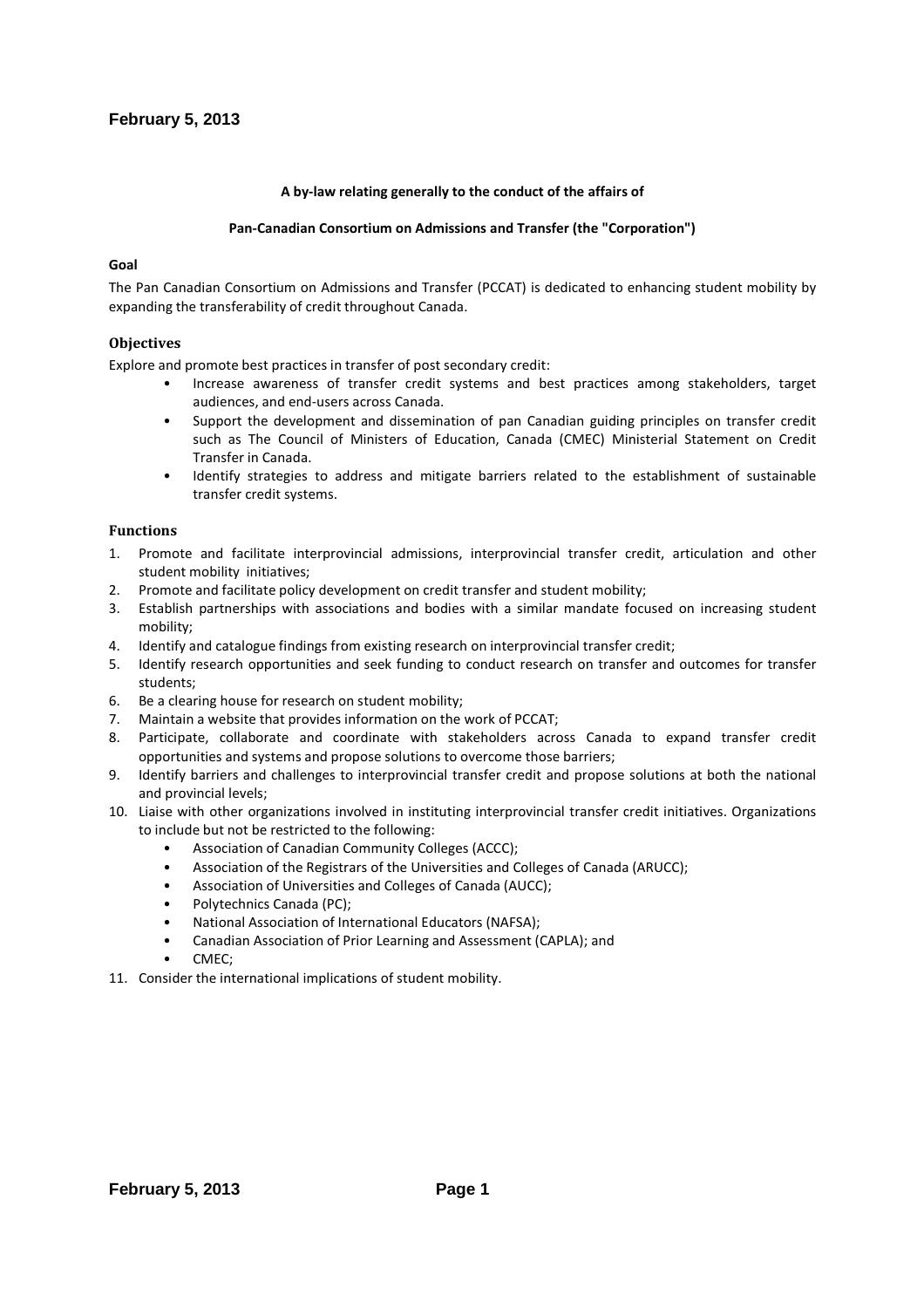## **Roles and Responsibilities**

The consortium oversees the implementation of strategic goals, objectives and tasks. Decisions of the consortium are made by quorum.

The consortium will be managed by a council that will attempt to include representation from all regions of Canada and the different postsecondary sectors.

At the Annual General Meeting of the Consortium, council members will be elected by the membership.

The council will be responsible for:

- Running the business of the council;
- Coordinating the scheduling and developing the agenda for each consortium meeting;
- Ensuring consortium members are informed of consortium business;
- Arranging for one face to face meeting of the consortium annually;
- Arranging for meetings of the consortium executive via conference calls
- Facilitating an annual strategic planning session of the consortium that includes:
	- o A review of the Terms of Reference; and,
	- o The development of a work plan that outlines priorities for action, outcomes, timeframes and assignment of responsibility.
- Establishing ad hoc committees as needed to carry out tasks.

Prospective consortium members should demonstrate a commitment to:

- Work collaboratively to realize the consortium's goals and objectives;
- Be available and willing to undertake or advise on activities related to achieving the desired outcomes of the consortium; and/ or,
- Give time to help build the organization as well as support consortium initiatives.

Prospective consortium members should value:

- Direct, transparent communication;
- Collaboration, inclusiveness, coherence, objectivity;
- Efficiency, making maximum use of resources and structures;
- Proactive, thoughtful and considerate participation which encourages the expression of differences of opinion; and,
- The integrity of the consortium and the legitimate institutional roles and responsibilities of all consortium members.

Membership to the consortium will be granted to registered delegates of the Annual General Meeting for a term of up to 13 months, or until the last day of the upcoming conference.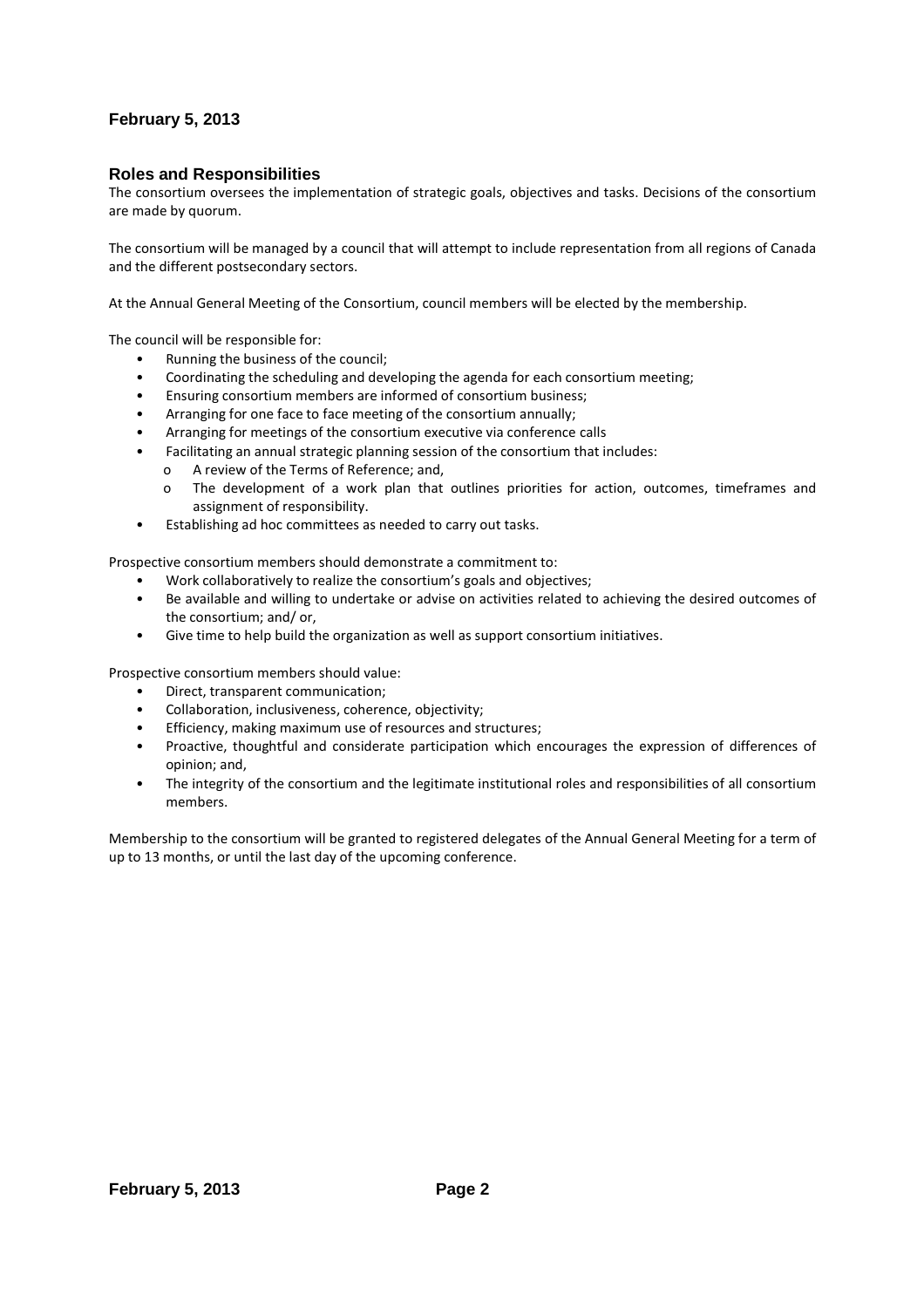## **BE IT ENACTED as a by-law of the Corporation as follows:**

#### 1. **Definition**

In this by-law and all other by-laws of the corporation, unless the context otherwise requires:

"**Act**" means the *Canada Not-For-Profit Corporations Act* S.C. 2009, c.23 including the Regulations made pursuant to the Act, and any statute or regulations that may be substituted, as amended from time to time;

"**articles**" means the original or restated articles of incorporation or articles of amendment, amalgamation, continuance, reorganization, arrangement or revival of the corporation;

"**council**" means the board of directors of the corporation and "director" means a member of council;

"**by-law**" means this by-law and any other by-law of the corporation as amended and which are, from time to time, in force and effect;

"**meeting of members**" includes an annual meeting of members or a special meeting of members; "special meeting of members" includes a meeting of any class or classes of members and a special meeting of all members entitled to vote at an annual meeting of members;

"**ordinary resolution**" means a resolution passed by a majority of not less than 50% plus 1 of the votes cast on that resolution;

"**proposal**" means a proposal submitted by a member of the corporation that meets the requirements of section 163 (Shareholder Proposals) of the Act;

"**Regulations**" means the regulations made under the Act, as amended, restated or in effect from time to time; and

"**special resolution**" means a resolution passed by a majority of not less than two-thirds (2/3) of the votes cast on that resolution.

#### 2. **Interpretation**

In the interpretation of this by-law, words in the singular include the plural and vice-versa, words in one gender include all genders, and "person" includes an individual, body corporate, partnership, trust and unincorporated organization.

Other than as specified above, words and expressions defined in the Act have the same meanings when used in these by-laws.

#### 3. **Corporate Seal**

The corporation may have a corporate seal in the form approved from time to time by council. If a corporate seal is approved by council, the secretary and one other appointed member of the council of the corporation shall be the custodian of the corporate seal.

## 4. **Execution of Documents**

Deeds, transfers, assignments, contracts, obligations and other instruments in writing requiring execution by the corporation may be signed by any two (2) of its officers or directors. In addition, the council may from time to time direct the manner in which and the person or persons by whom a particular document or type of document shall be executed. Any person authorized to sign any document may affix the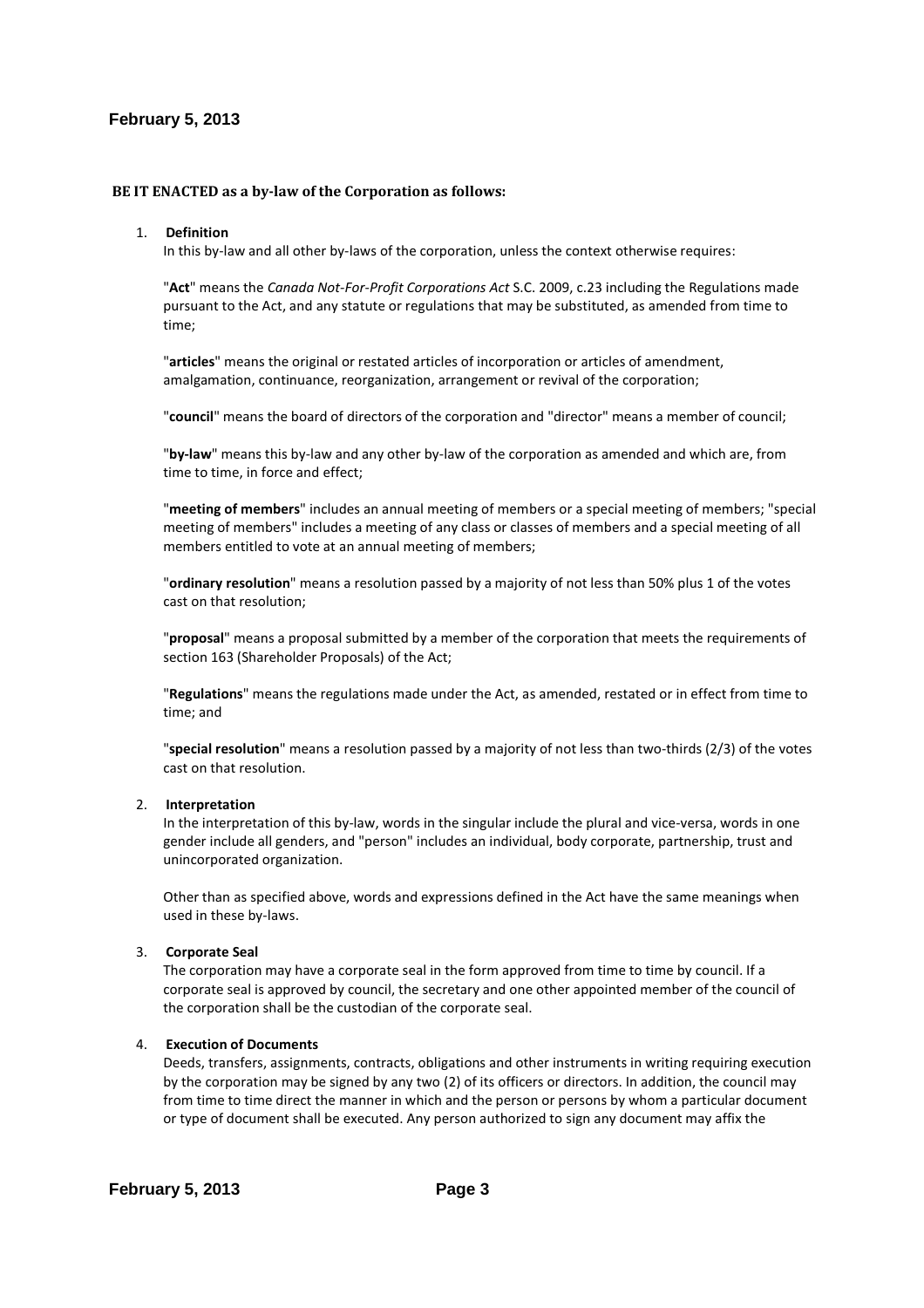corporate seal (if any) to the document. Any signing officer may certify a copy of any instrument, resolution, by-law or other document of the corporation to be a true copy thereof.

### 5. **Financial Year**

The financial year end of the corporation shall be determined by council.

### 6. **Banking Arrangements**

The banking business of the corporation shall be transacted at such bank, trust company or other firm or corporation carrying on a banking business in Canada or elsewhere as council may designate, appoint or authorize from time to time by resolution. The banking business or any part of it shall be transacted by an officer or officers of the corporation and/or other persons as council may by resolution from time to time designate, direct or authorize.

### 7. **Borrowing Powers**

If authorized by a by-law which is duly adopted by the directors and confirmed by ordinary resolution of the members, the directors of the corporation may from time to time:

- a. borrow money on the credit of the corporation;
- b. issue, reissue, sell, pledge or hypothecate debt obligations of the corporation; and
- c. mortgage, hypothecate, pledge or otherwise create a security interest in all or any property of the corporation, owned or subsequently acquired, to secure any debt obligation of the corporation.

Any such by-law may provide for the delegation of such powers by the directors to such officers or directors of the corporation to such extent and in such manner as may be set out in the by-law.

Nothing herein limits or restricts the borrowing of money by the corporation on bills of exchange or promissory notes made, drawn, accepted or endorsed by or on behalf of the corporation.

#### 8. **Annual Financial Statements**

The corporation may, instead of sending copies of the annual financial statements and other documents referred to in subsection 172(1) (Annual Financial Statements) of the Act to the members, publish a notice to its members stating that the annual financial statements and documents provided in subsection 172(1) are available at the registered office of the Corporation and any member may, on request, obtain a copy free of charge at the registered office or by prepaid mail.

Directors will provide members with the corporation's financial statements, including the public accountant's report, before every annual meeting. These should include a statement of financial position or a balance sheet, a statement of comprehensive income or a statement of retained earnings, a statement of changes in equity or an income statement and a statement of cash flows or a statement of changes in financial position. PCCAT will send a copy or a summary of the financial statements or a copy of a publication of the corporation containing the financial information or a summary of such information to each member not less than 21 days but not more than 60 days before the annual meeting of members or before the day on which a resolution in writing is signed by the members. The financial statements for PCCAT will be posted on its website and members will be notified via email.

#### 9. **Prospective Members**

In order to become a member, a person must register and have attended at least one PCCAT conference within the last 3 years. If the member is unable to attend the conference he/she must notify the secretary and pay the registration fee during the registration period to maintain voting privileges. Currently membership fees shall be set at \$25/year and is determined by the executive annually. The dayto-day operation of membership to PCCAT shall be assigned to the Secretary of PCCAT. In the event that the Secretary is unable to complete tasks, the board reserves the right to appoint an acting Secretary from the existing PCCAT executive or PCCAT membership until the next registration period closes. Persons interested in PCCAT communications will be included on appropriate PCCAT communications as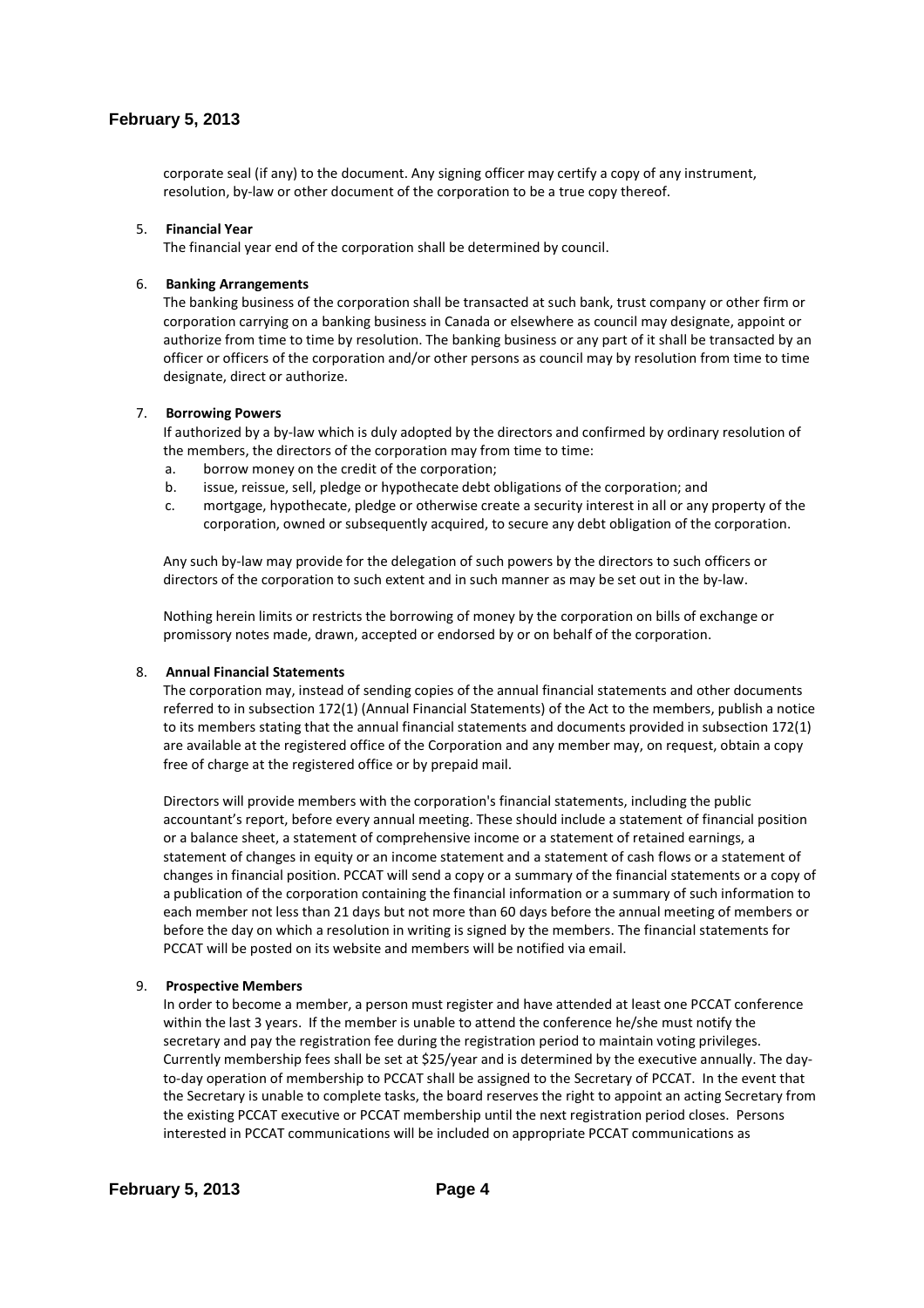determined by the executive. There is no fee for this service but there are also no voting or member privileges/rights associated with this provision of information. Members must register within the prescribed registration period defined as follows:

Registration begins one month prior to the first day of the annual conference and ends one week after the final day of the conference.

### 10. **Membership Conditions**

Subject to the articles, there shall be one class of members in the corporation. Membership in the corporation shall be available to persons interested in furthering the corporation's purposes and who have applied for and been accepted into membership in the corporation by resolution of council or in such other manner as may be determined by council. Said person must register and have attended at least one PCCAT conference within the last 3 years. If the member is unable to attend the conference he/she must notify the Secretary and pay the registration fee during the registration period to maintain voting privileges. Each member shall be entitled to receive notice of, attend and vote at all meetings of the members of the corporation. If a member misses the annual registration period, their membership will be terminated immediately. Members may terminate their membership early by contacting the secretary via email or formal written letter. Membership fees are non-refundable.

Pursuant to subsection 197(1) (Fundamental Change) of the Act, a special resolution of the members is required to make any amendments to this section of the by-laws if those amendments affect membership rights and/or conditions described in paragraphs 197(1)(e), (h), (l) or (m).

#### 11. **Membership Transferability**

A membership may only be transferred to the corporation. Pursuant to Section 197(1) (Fundamental Change) of the Act, a special resolution of the members is required to make any amendment to add, change or delete this section of the by-laws.

#### 12**. Notice of Members Meeting**

Notice of the time and place of a meeting of members shall be given to each member in one of the following ways:

- a. Notice by mail, courier or personal delivery to each member and debt obligation holder entitled to vote at the meeting, no more than 60 days and no fewer than 21 days before the meeting date.
- b. Notice by telephonic, electronic or other communications facility to each member and debt obligation holder entitled to vote at the meeting, no more than 35 days and no fewer than 21 days before the meeting date.
- c. By affixing the notice to a notice board where information respecting the corporation's activities is regularly posted and that is located in a place frequented by the members no later than 30 days before the day on which the meeting is to be held; and
- d. If a corporation has more than 250 members, by publication:
	- i. at least once in each of the 3 weeks immediately before the day on which the meeting is to be held in one or more newspapers circulated in the municipalities in which the majority of the members reside, or
	- ii. at least once in a publication of the corporation that is sent to all its members, no more than 60 days and no fewer than 21 days before the meeting date.

Members who do not have access to email must provide an alternate form of communication amenable to them to ensure that everyone who is entitled to vote can receive notice of the meeting.

### 13**. Members Calling a Members' Meeting**

Council shall call a special meeting of members in accordance with Section 167 of the Act, on written requisition of members carrying not less than 20% of the voting rights. If the directors do not call a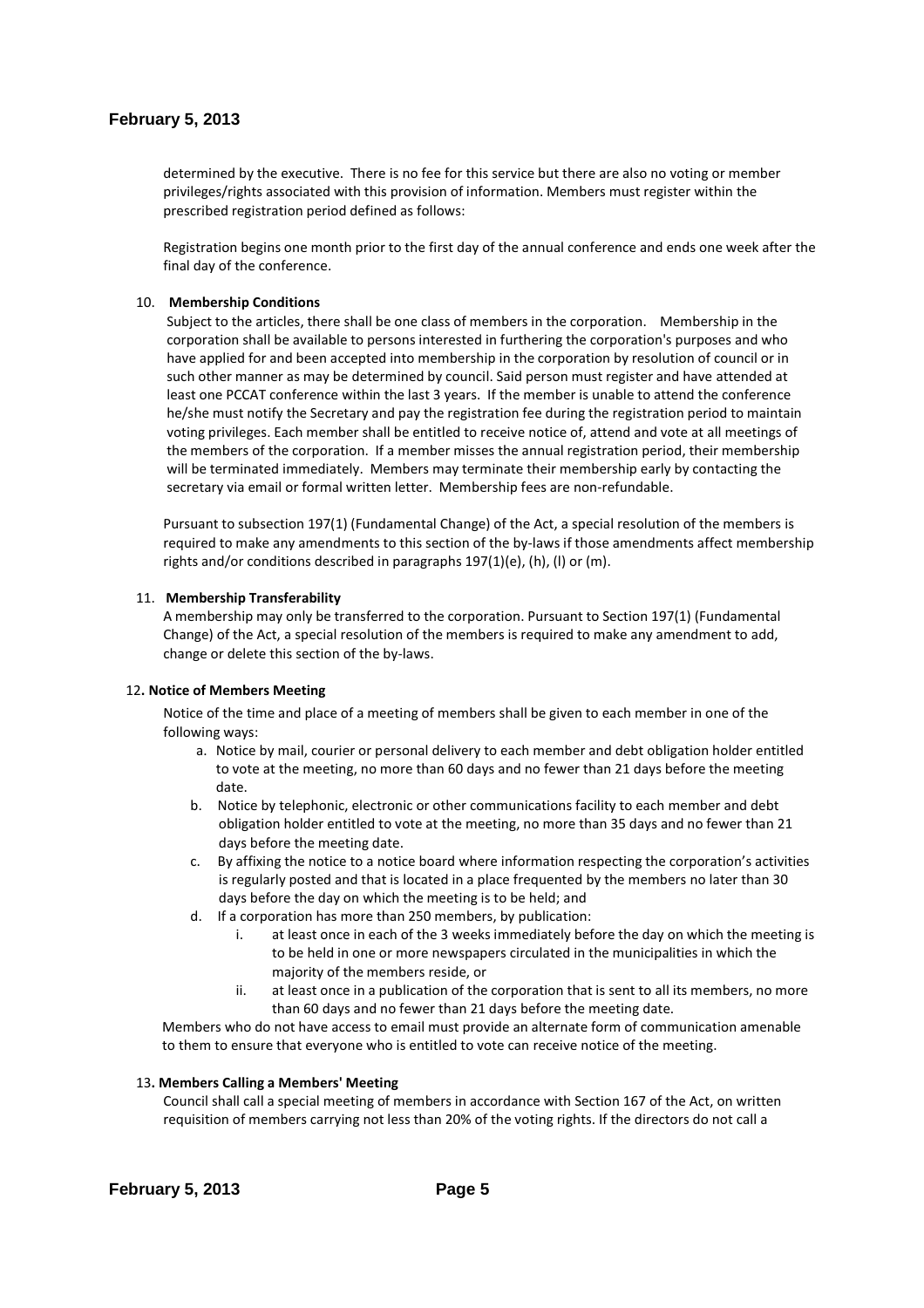meeting within twenty-one (21) days of receiving the requisition, any member who signed the requisition may call the meeting.

It should be noted that directors are not obliged to call a meeting if:

- a. the directors have already established a record date for determining members entitled to receive notice of a meeting of members (i.e. the directors have already started the process to call a members meeting);
- b. the directors have already called a meeting, or
- c. the business stated in the requisition is improper in that:
	- it is intended to enforce a personal claim or redress a personal grievance against the corporation, or its directors, officers, members or debt obligation holders;
	- II. it does not relate in a significant way to the activities or affairs of the corporation;
	- III. not more than 2 years before the receipt of the proposal, the member failed to raise the matter covered by the proposal at a meeting of members;
	- IV. it is substantially the same as a proposal previously submitted to members less than 5 years ago and it did not receive the minimum required support at that meeting or
	- V. the rights to submit proposals are being abused to secure publicity.

### 14. **Special Meetings**

Special meetings of members may also be called by the directors to make decisions concerning special business. Special business is considered to be any business other than the annual business to be transacted at an annual meeting of members. If an annual meeting includes special business, it is to be called an "annual and special meeting of members."

Whenever special business is included on the agenda of a meeting, the notice of the meeting must state the nature of that business in sufficient detail and also state the text of any special resolution to be submitted to the meeting. The meeting may be conducted by using a telephonic, electronic or other communication facility so long as all participants can communicate adequately with each other during the meeting.

### 15**. Absentee Voting at Members' Meetings**

Pursuant to Section 171(1) of the Act, a member entitled to vote at a meeting of members may vote:

1) by mailed in ballots

2) by means of telephonic, electronic or other communication facility and

3) by proxy by appointing in writing a proxy holder, and one or more alternate proxy holders, who are not required to be members, to attend and act at the meeting in the manner and to the extent authorized by the proxy and with the authority conferred by it subject to the following requirements:

- a. a proxy is valid only at the meeting in respect of which it is given or at a continuation of that meeting after an adjournment;
- b. a member may revoke a proxy by depositing an instrument or act in writing executed or, in Quebec, signed by the member or by their agent or mandatory
	- i. at the registered office of the corporation no later than the last business day preceding the day of the meeting, or the day of the continuation of that meeting after an adjournment of that meeting, at which the proxy is to be used, or
	- ii. with the chairperson of the meeting on the day of the meeting or the day of the continuation of that meeting after an adjournment of that meeting;
- c. a proxy holder or an alternate proxy holder has the same rights as the member by whom they were appointed, including the right to speak at a meeting of members in respect of any matter, to vote by way of ballot at the meeting, to demand a ballot at the meeting and, except where a proxy holder or an alternate proxy holder has conflicting instructions from more than one member, to vote at the meeting by way of a show of hands;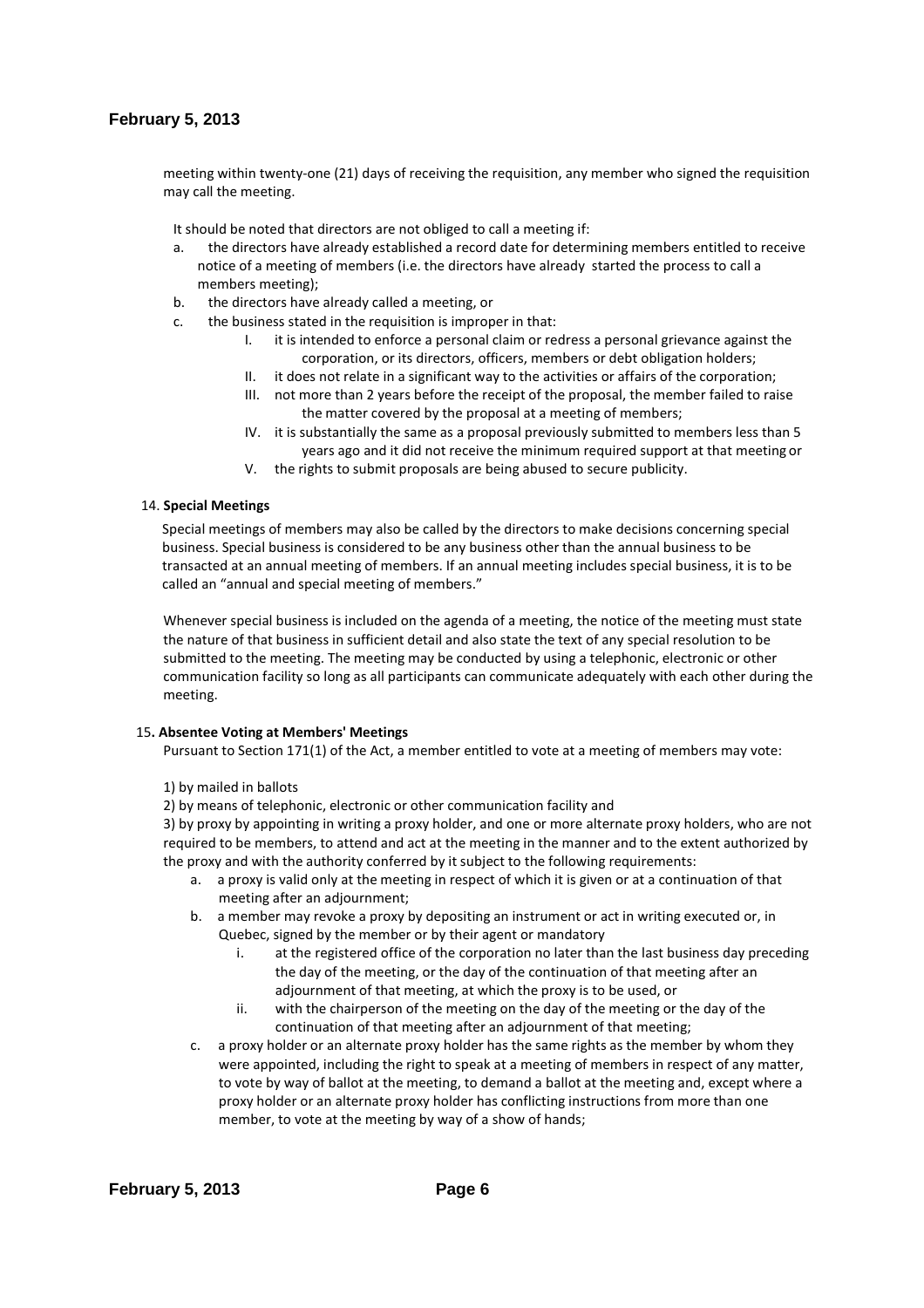- d. if a form of proxy is created by a person other than the member, the form of proxy shall i. indicate, in bold-face type,
	- A. the meeting at which it is to be used,
	- B. that the member may appoint a proxy holder, other than a person designated in the form of proxy, to attend and act on their behalf at the meeting, and
	- C. instructions on the manner in which the member may appoint the proxy holder,
	- ii. contain a designated blank space for the date of the signature,
	- iii. provide a means for the member to designate some other person as proxy holder, if the form of proxy designates a person as proxy holder,
	- iv. provide a means for the member to specify that the membership registered in their name is to be voted for or against each matter, or group of related matters, identified in the notice of meeting, other than the appointment of a public accountant and the election of directors,
	- v. provide a means for the member to specify that the membership registered in their name is to be voted or withheld from voting in respect of the appointment of a public accountant or the election of directors, and
	- vi. state that the membership represented by the proxy is to be voted or withheld from voting, in accordance with the instructions of the member, on any ballot that may be called for and that, if the member specifies a choice under subparagraph (iv) or (v) with respect to any matter to be acted on, the membership is to be voted accordingly;
- e. a form of proxy may include a statement that, when the proxy is signed, the member confers authority with respect to matters for which a choice is not provided in accordance with subparagraph (*d*)(iv) only if the form of proxy states, in bold-face type, how the proxy holder is to vote the membership in respect of each matter or group of related matters;
- f. if a form of proxy is sent in electronic form, the requirements that certain information be set out in bold-face type are satisfied if the information in question is set out in some other manner so as to draw the addressee's attention to the information; and
- g. a form of proxy that, if signed, has the effect of conferring a discretionary authority in respect of amendments to matters identified in the notice of meeting or other matters that may properly come before the meeting must contain a specific statement to that effect.

Pursuant to Section 197(1) of the Act, a special resolution of the members (and if Section 199 applies, a special resolution of each class of members) is required to make any amendment to the articles or by-laws of the Corporation to change this method of voting by members not in attendance at a meeting of members.

#### 16. **Membership Dues**

Members shall be notified in writing of the membership dues at any time payable by them and, if any are not paid within one (1) calendar month of the membership renewal date the members in default shall automatically cease to be members of the Corporation.

#### 17. **Termination of Membership**

A membership in the Corporation is terminated when:

- a. the member dies, or, in the case of a member that is a corporation, the corporation is dissolved;
- b. a member fails to maintain any qualifications for membership described in the section on membership conditions of these by-laws;
- c. the member resigns by delivering a written resignation to the chair of the corporation in which case such resignation shall be effective on the date specified in the resignation;
- d. the member is expelled in accordance with any discipline of members section or is otherwise terminated in accordance with the articles or by-laws;
- e. the member's term of membership expires; or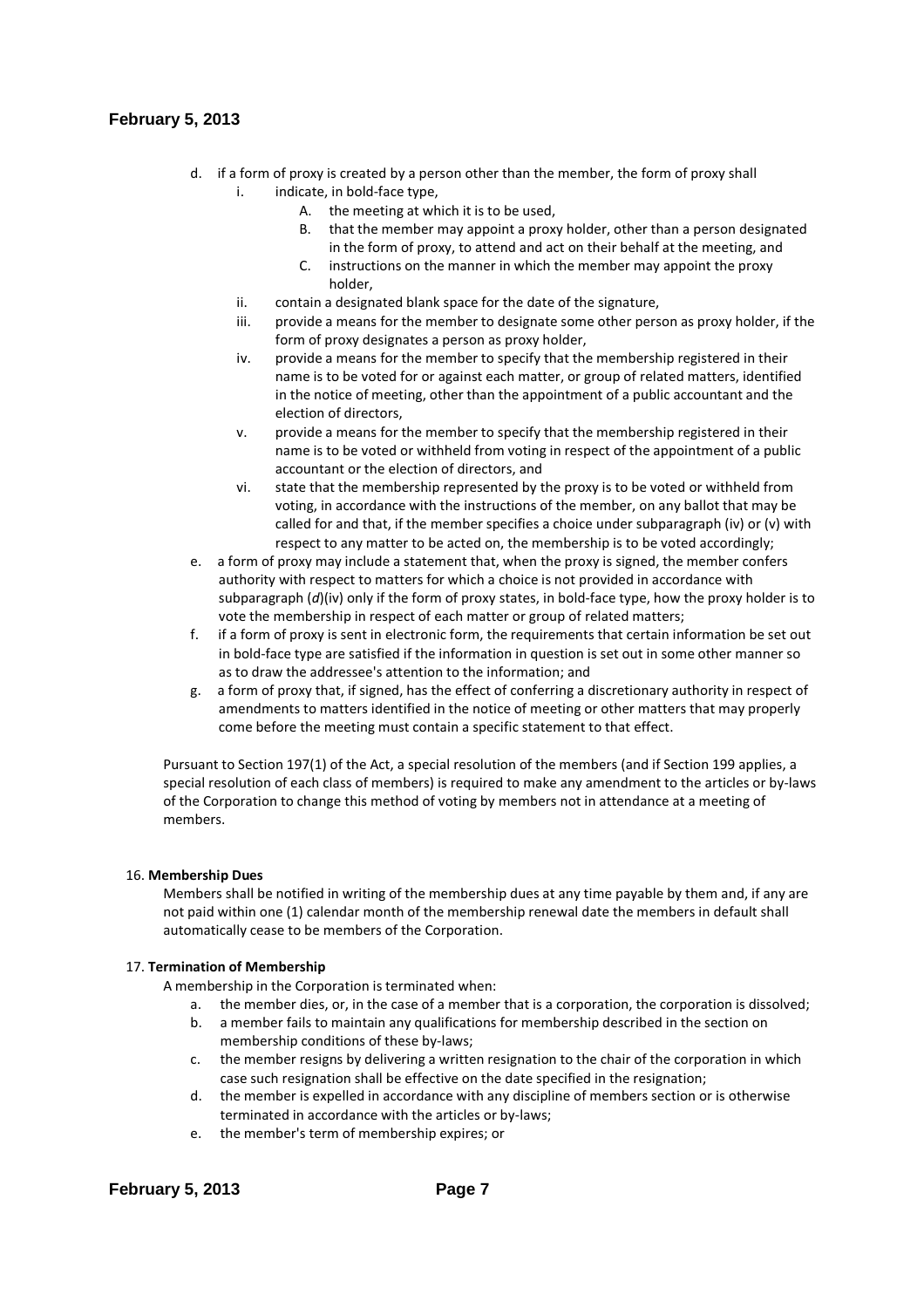f. the corporation is liquidated or dissolved under the Act.

### 18. **Effect of Termination of Membership**

Subject to the articles, upon any termination of membership, the rights of the member, including any rights in the property of the corporation, automatically cease to exist.

### 19. **Discipline of Members**

Council shall have authority to suspend or expel any member from the corporation for any one or more of the following grounds:

- a. violating any provision of the articles, by-laws, or written policies of the corporation;
- b. carrying out any conduct which may be detrimental to the corporation as determined by council in its sole discretion;
- c. for any other reason that council in its sole and absolute discretion considers being reasonable, having regard to the purpose of the corporation.

In the event that council determines that a member should be expelled or suspended from membership in the corporation, the chair, or such other officer as may be designated by council, shall provide twenty (20) days notice of suspension or expulsion to the member and shall provide reasons for the proposed suspension or expulsion. The member may make written submissions to the chair, or such other officer as may be designated by council, in response to the notice received within such twenty (20) day period. In the event that no written submissions are received by the chair, the chair, or such other officer as may be designated by council, may proceed to notify the member that the member is suspended or expelled from membership in the corporation. If written submissions are received in accordance with this section, council will consider such submissions in arriving at a final decision and shall notify the member concerning such final decision within a further twenty (20) days from the date of receipt of the submissions. Council's decision shall be final and binding on the member, without any further right of appeal.

### 20. **Proposals Nominating Directors at Annual Members' Meetings**

Subject to the Regulations under the Act, any proposal may include nominations for the election of directors if the proposal is signed by not less than 5% of members entitled to vote at the meeting at which the proposal is to be presented.

#### 21. **Cost of Publishing Proposals for Annual Members' Meetings**

The member who submitted the proposal shall pay the cost of including the proposal and any statement in the notice of meeting at which the proposal is to be presented unless otherwise provided by ordinary resolution of the members present at the meeting.

#### 22. **Place of Members' Meeting**

The annual meeting of members must be held in Canada at a place specified in the by-laws or, if the bylaws do not contain such a provision, at a place that the directors determine. An annual meeting may be held outside of Canada only if permitted by the corporation's articles or if all of the members entitled to vote at the meeting agree. A person is deemed present in a meeting if participating by means of a telephonic, an electronic or other communication facility that permits all participants to communicate adequately with each other during the meeting.

#### 23. **Persons Entitled to be Present at Members' Meetings**

Members, non-members, directors and the public accountant of the corporation are entitled to be present at a meeting of members. However, only those members entitled to vote at the members' meeting according to the provisions of the Act, articles and by-laws are entitled to cast a vote at the meeting.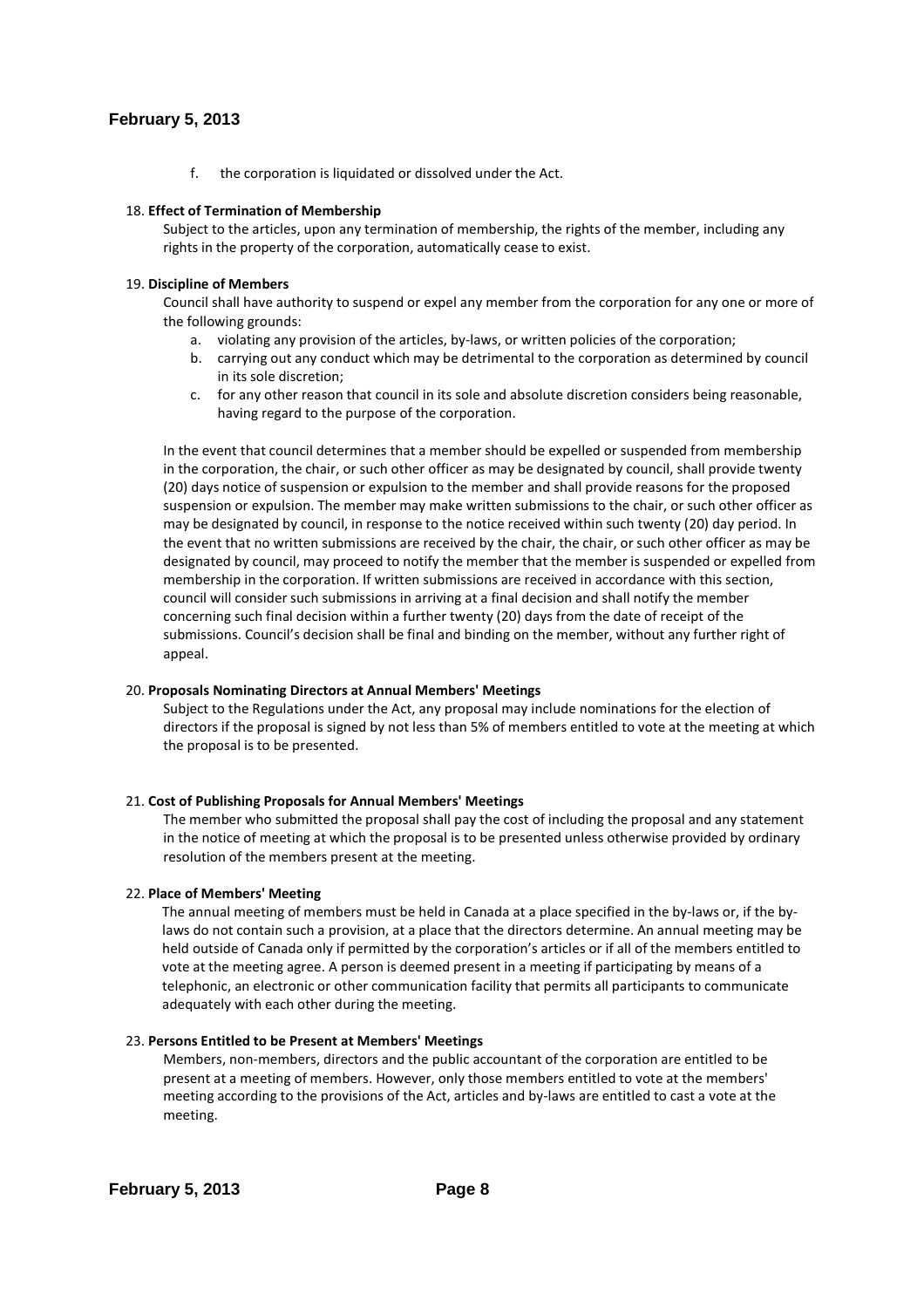### 24**. Agenda for an Annual Meeting**

The agenda for an annual meeting, which should be included with the notice of meeting sent to members, should include the following items: consideration of the financial statements, receipt of report from the public accountant, appointment of a public accountant (or, in the case of a designated corporation, a resolution of the members to dispense with the appointment of a public accountant) and election of directors.

The directors may also include other items of business on the agenda. Examples of other items of business include such matters as general by-law amendments that require confirmation by the members; articles of amendment; or other similar changes.

#### 25. **Chair of Members' Meetings**

In the event that the chair and the vice-chair are absent, the members who are present and entitled to vote at the meeting shall choose one of their numbers to chair the meeting.

#### 26. **Quorum at Members' Meetings**

A quorum of members must be present in order to make decisions at the annual or special meetings of members. Without a quorum, any business carried out at a meeting is not binding on the corporation. A quorum at any meeting of the members (unless a greater number of members are required to be present by the Act) shall be 20% of the members entitled to vote at the meeting. If a quorum is present at the opening of a meeting of members, the members present may proceed with the business of the meeting even if a quorum is not present throughout the meeting.

#### 27. **Member Resolutions**

Members make decisions by voting on resolutions, which can either be passed at members' meetings or adopted by signing written resolutions instead of holding meetings. Decisions can be made by ordinary, special or unanimous resolutions or by consensus decision-making as defined by the NFP Act. The articles may also require a greater number of members' votes to make a decision than are required by the NFP Act.

#### **28.** Member Agreements

Voting members of PCCAT may wish to enter into an agreement on how they will vote on certain issues. Voting members may also enter into a unanimous member agreement that permits decision-making power to be transferred from the directors to the members, as long as the corporation is not a soliciting corporation under the NFP Act.

#### 29. **Votes to Govern at Members' Meetings**

At any meeting of members every question shall, unless otherwise provided by the articles or by-laws or by the Act, be determined by a majority of the votes cast on the questions. In case of an equality of votes either on a show of hands or on a ballot or on the results of electronic voting, the chair of the meeting in addition to an original vote shall have a second or casting vote.

#### 30. **Electronic Meetings and Electronic Voting**

 If the directors or members intend to call a meeting under the NFP Act, they may decide that the meeting should be held entirely by using a telephonic, electronic or other communication facility. The communications system used must permit all participants to communicate adequately with each other during the meeting. A person participating in a meeting by such means is deemed to be present at the meeting.

### 31**. Meetings and Resolutions Given in Writing**

PCCAT will hold a members meeting within 18 months of the date the corporation comes into existence. After that, annual meetings will be held no later than 15 months from the last preceding annual meeting and in any event not later than 6 months after its preceding financial year end.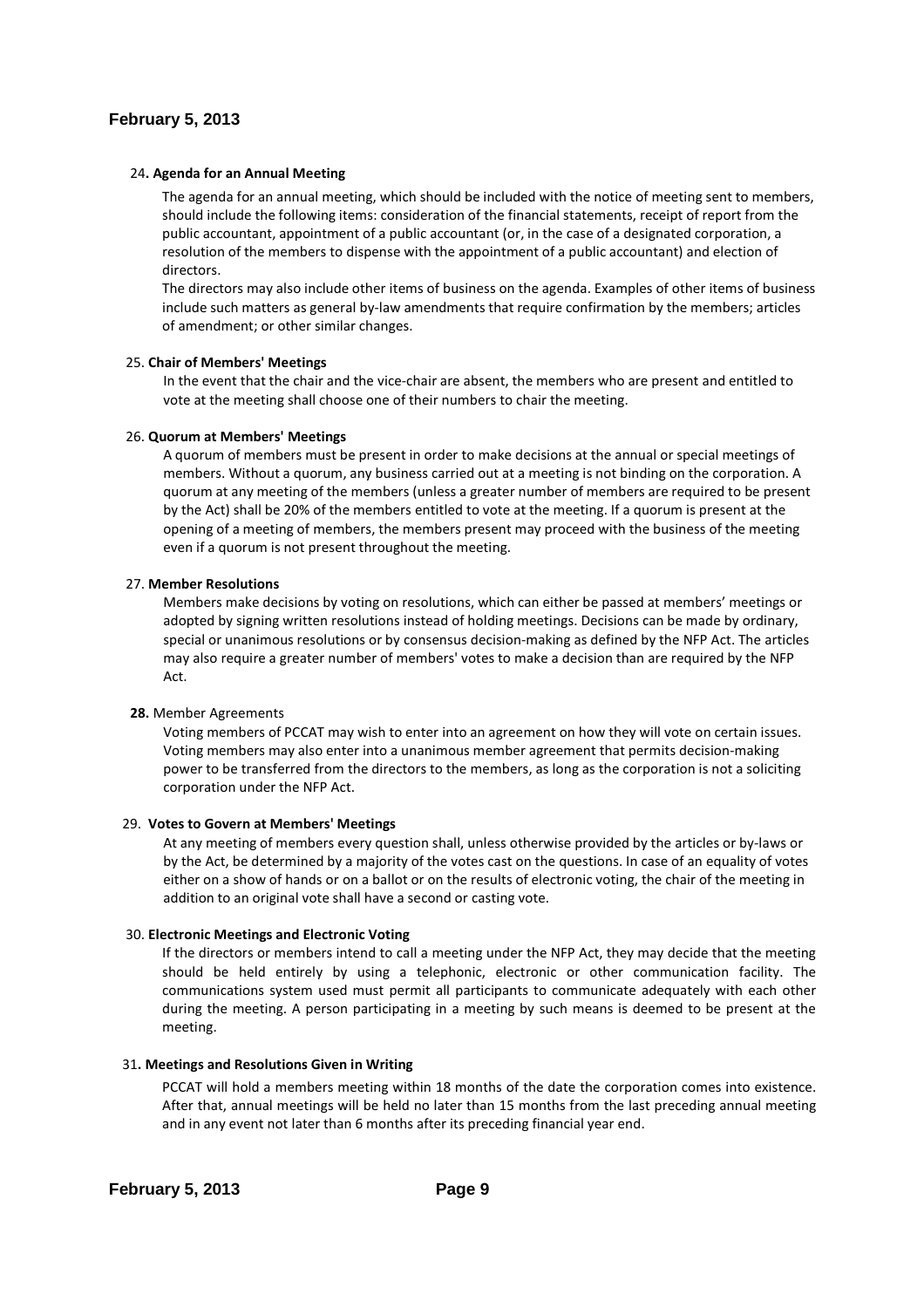Alternatively, the members may sign a resolution in writing instead of holding a meeting. A properly signed resolution in writing is just as valid as if it had been passed at a meeting of members. A resolution in writing must be signed by all members who would have been entitled to vote at the annual meeting and must be retained in the corporation's records.

It should be noted that the members may not sign a resolution in writing instead of holding a meeting if a meeting has been called to replace:

- a. a director and the director has provided a written statement explaining his/her resignation or opposition to being removed;
- **b.** or the public accountant and the public accountant has provided a written statement explaining his/her resignation or opposition to being removed.

#### **32.** Minutes

The corporation must keep a written record ("minutes") of each meeting of members. The minutes of meetings should be kept in the corporation's minute book or other device where the minutes and resolutions of the corporation are recorded. Minutes of meetings usually include the following information:

- a. where and when the meeting was held;
- b. who attended;
- c. the results of any voting in the form of resolutions; and
- d. resolutions of members and of any committee of members in the corporation's minute book.

#### 33. **Number of Directors**

Council shall consist of the number of directors specified in the articles. If the articles provide for a minimum and maximum number of directors, council shall be comprised of the fixed number of directors as determined from time to time by the members by ordinary resolution or, if the ordinary resolution empowers the directors to determine the number, by resolution of council. In the case of a soliciting corporation the minimum number of directors may not be fewer than three (3), at least two of whom are not officers or employees of the corporation or its affiliates.

#### 34. **Term of Office of Directors**

At the first election of directors following the approval of this by-law, directors shall be elected for a twoyear term. Terms can be extended for an additional two years. Only members of the corporation can elect directors.

#### 35. **Calling of Meetings of Council**

Meetings of council may be called by the chair, the vice-chair or any two (2) directors at any time; provided that for the first organization meeting following incorporation, such meeting may be called by any director or incorporator. If the corporation has only one director, that director may call and constitute a meeting.

#### 36. **Notice of Meeting of Council**

Notice of the time and place for the holding of a meeting of council shall be given in the manner provided in the section on giving notice of meeting of directors of this by-law to every director of the corporation not less than 30 days before the time when the meeting is to be held. Notice of a meeting shall not be necessary if all of the directors are present, and none objects to the holding of the meeting, or if those absent have waived notice of or have otherwise signified their consent to the holding of such meeting. Notice of an adjourned meeting is not required if the time and place of the adjourned meeting is announced at the original meeting. Unless the by-law otherwise provides, no notice of meeting need specify the purpose or the business to be transacted at the meeting except that a notice of meeting of directors shall specify any matter referred to in subsection 138(2) (Limits on Authority) of the Act that is to be dealt with at the meeting.

#### 37. **Regular Meetings of Council**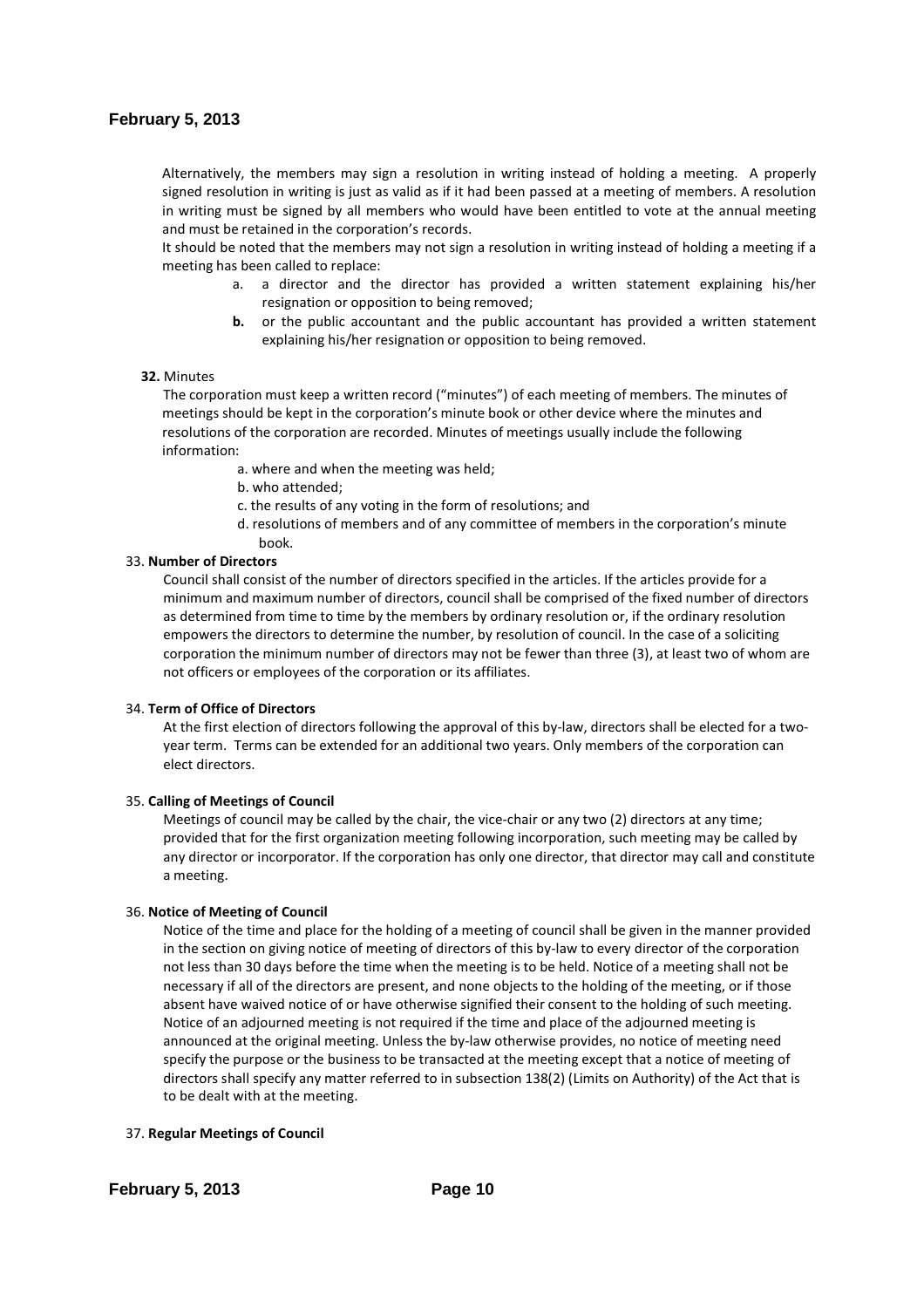Council may appoint a day or days in any month or months for regular meetings of council at a place and hour to be named. A copy of any resolution of council fixing the place and time of such regular meetings of council shall be sent to each director forthwith after being passed, but no other notice shall be required for any such regular meeting except if subsection 136(3) (Notice of Meeting) of the Act requires the purpose thereof or the business to be transacted to be specified in the notice.

### 38. **Votes to Govern at Meetings of Council**

At all meetings of council, every question shall be decided by a majority of the votes cast on the question. In case of an equality of votes, the chair of the meeting in addition to an original vote shall have a second or casting vote.

#### 39. **Committees of Council**

Council may from time to time appoint any committee or other advisory body, as it deems necessary or appropriate for such purposes and, subject to the Act, with such powers as council shall see fit. Any such committee may formulate its own rules of procedure, subject to such regulations or directions as council may from time to time make. Any committee member may be removed by resolution of council.

### 40. **Appointment of Officers**

Council may designate the offices of the corporation, appoint officers on an annual or more frequent basis, specify their duties and, subject to the Act, delegate to such officers the power to manage the affairs of the corporation. A director may be appointed to any office of the corporation. An officer may, but need not be, a director unless these by-laws otherwise provide. Two or more offices may be held by the same person.

#### 41. **Description of Offices and Terms**

Council members will be elected by the membership at the Annual General Meeting of the Consortium. In addition, the council will have representation from a minimum of three regions.

Unless otherwise specified by council (which may, subject to the Act modify, restrict or supplement such duties and powers), the offices of the corporation, if designated and if officers are appointed, shall have the following duties and powers associated with their positions:

- a. Chair The chair shall be a director. The chair shall, when present, preside at all meetings of council and of the members. The chair shall have such other duties and powers as council may specify including the responsibility for implementing the strategic plan and policies of the corporation. Subject to the authority of the council, the chair shall have general supervision of the affairs of the corporation. The term for the chair will be 2 years with the option to be reappointed for one additional term.
- b. Vice-Chair The vice-chair shall be a director. If the chair is absent or is unable or refuses to act, the vice-chair shall, when present, preside at all meetings of council and of the members. The vice-chair shall have such other duties and powers as council may specify. The term for the vicechair will be 1 year with the option to be reappointed for one additional term.
- c. Secretary shall have such powers and duties as council may specify and shall attend and be the secretary of all meetings of council, members and committees of council. The secretary shall enter or cause to be entered in the corporation's minute book, minutes of all proceedings at such meetings; the secretary shall give, or cause to be given, as and when instructed, notices to members, directors, the public accountant and members of committees; the secretary shall be the custodian of all books, papers, records, documents and other instruments belonging to the corporation. The term for the secretary will be 2 years with the option to be reappointed for one additional term.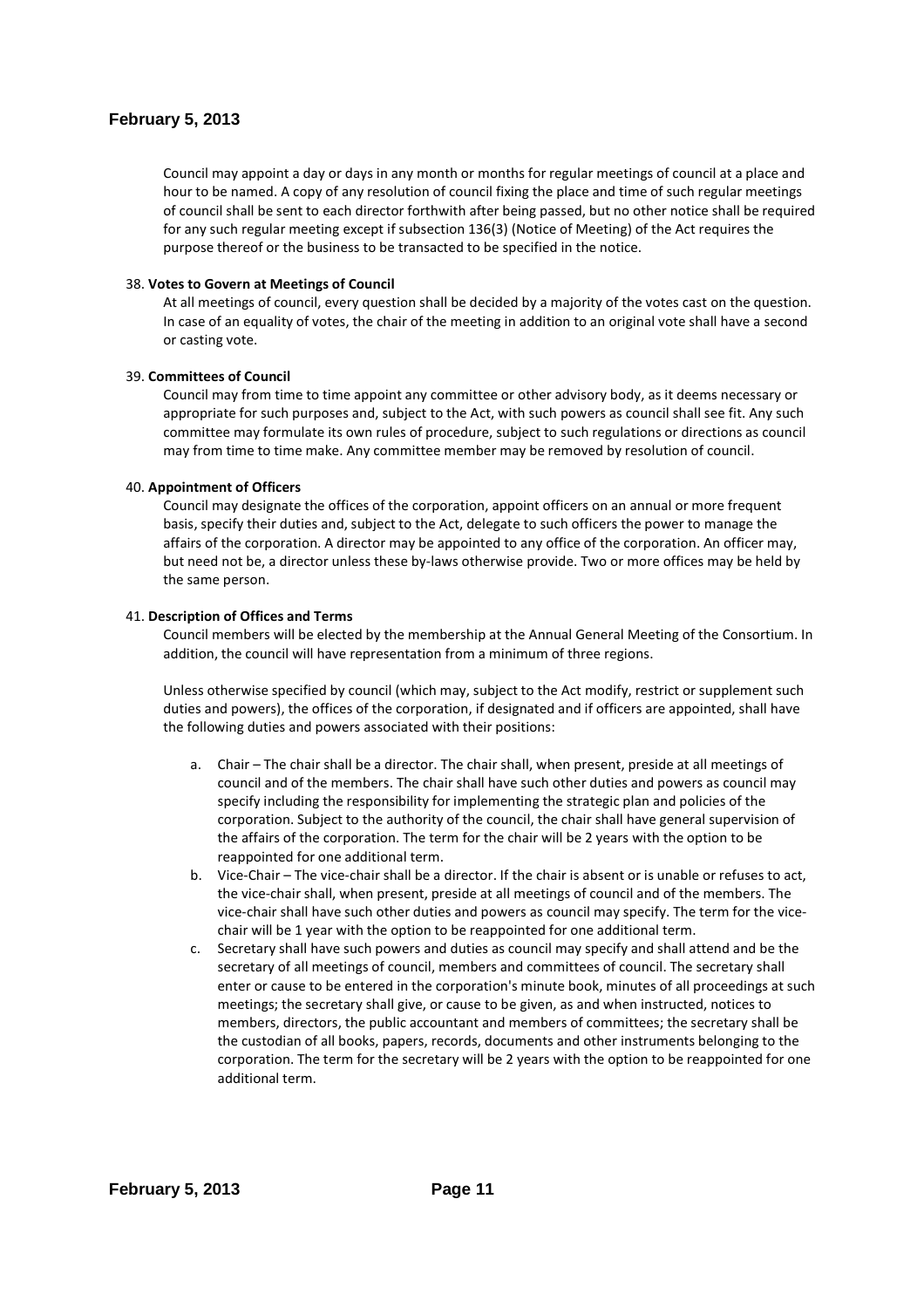The powers and duties of all officers of the corporation shall be such as the terms of their engagement call for or council or chair requires of them. Council may from time to time and subject to the Act, vary, add to or limit the powers and duties of any officer. Members of PCCAT are not liable for any liability (e.g., debts) of the corporation caused by any act or default of the corporation. However, if a member is also involved in the corporation in a different capacity, for example as a director, officer or employee, the member would not be immune from a liability that might arise from those capacities.

### 42. **Vacancy in Office**

In the absence of a written agreement to the contrary, council may remove, whether for cause or without cause, any officer of the corporation. Unless so removed, an officer shall hold office until the earlier of:

- a. the officer's successor being appointed,
- b. the officer's resignation,
- c. such officer ceasing to be a director (if a necessary qualification of appointment) or
- d. such officer's death.

If the office of any officer of the corporation shall be or become vacant, the directors may, by resolution, appoint a person to fill such vacancy.

### 43. **Method of Giving Any Notice**

Any notice (which term includes any communication or document), other than notice of a meeting of members or a meeting of council, to be given (which term includes sent, delivered or served) pursuant to the Act, the articles, the by-laws or otherwise to a member, director, officer or member of a committee of council or to the public accountant shall be sufficiently given:

- a. if delivered personally to the person to whom it is to be given or if delivered to such person's address as shown in the records of the corporation or in the case of notice to a director to the latest address as shown in the last notice that was sent by the corporation in accordance with section 128 (Notice of directors) or 134 (Notice of change of directors);
- b. if mailed to such person at such person's recorded address by prepaid ordinary or air mail;
- c. if sent to such person by telephonic, electronic or other communication facility at such person's recorded address for that purpose; or
- d. if provided in the form of an electronic document in accordance with Part 17 of the Act.

A notice so delivered shall be deemed to have been given when it is delivered personally or to the recorded address as aforesaid; a notice so mailed shall be deemed to have been given when deposited in a post office or public letter box; and a notice so sent by any means of transmitted or recorded communication shall be deemed to have been given when dispatched or delivered to the appropriate communication company or agency or its representative for dispatch. The secretary may change or cause to be changed the recorded address of any member, director, officer, public accountant or member of a committee of council in accordance with any information believed by the secretary to be reliable. The declaration by the secretary that notice has been given pursuant to this by-law shall be sufficient and conclusive evidence of the giving of such notice. The signature of any director or officer of the corporation to any notice or other document to be given by the corporation may be written, stamped, type-written or printed or partly written, stamped, type-written or printed.

#### 44. **Invalidity of any Provisions of this By-law**

The invalidity or unenforceability of any provision of this by-law shall not affect the validity or enforceability of the remaining provisions of this by-law.

#### 45. **Omissions and Errors**

The accidental omission to give any notice to any member, director, officer, member of a committee of council or public accountant, or the non-receipt of any notice by any such person where the Corporation has provided notice in accordance with the by-laws or any error in any notice not affecting its substance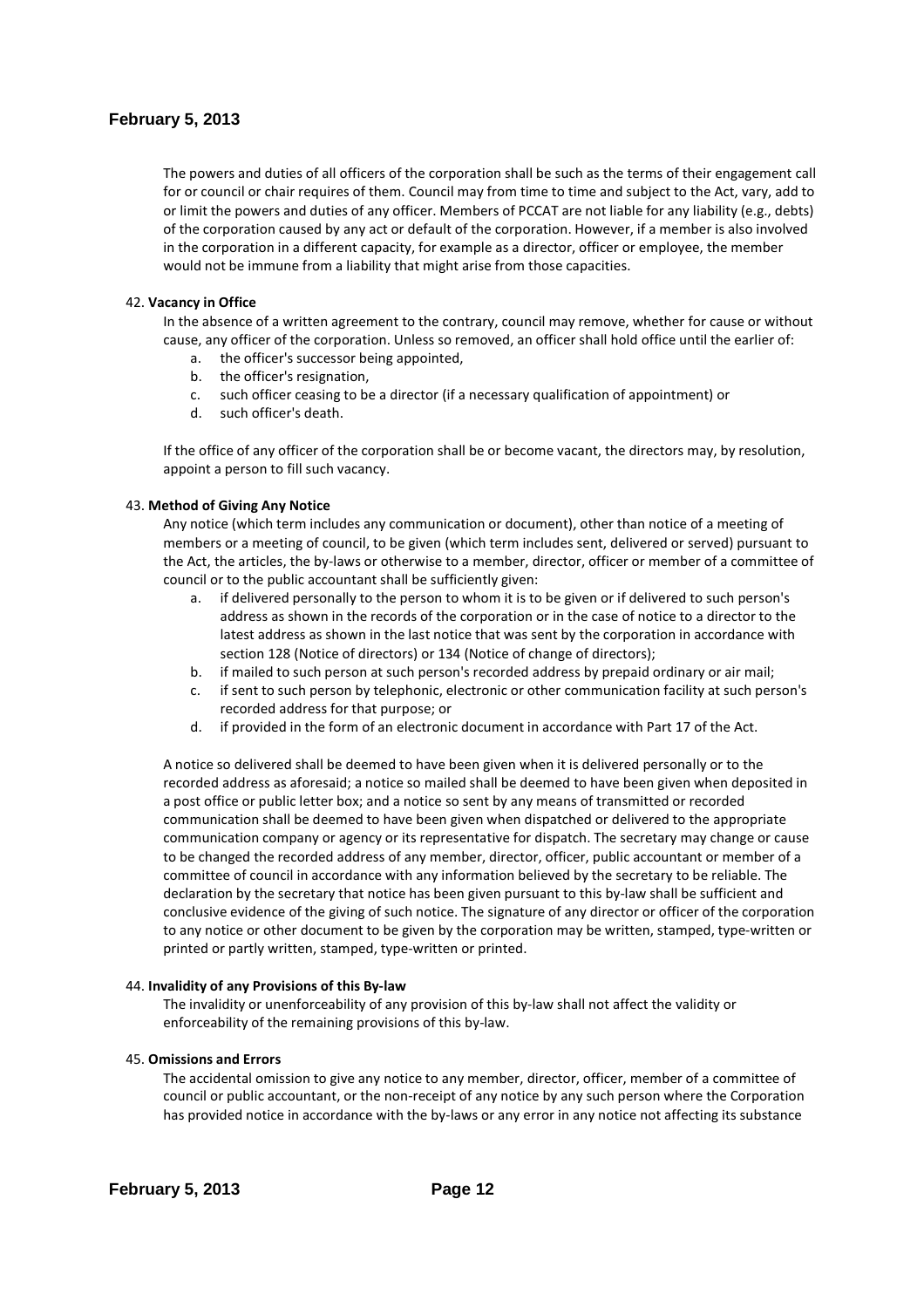shall not invalidate any action taken at any meeting to which the notice pertained or otherwise founded on such notice.

#### 46. **Member Remedies**

A remedy is a way for a member to ask a court to enforce a right or to address a problem with a corporation. Listed below are the remedies available to members under the NFP Act:

- a. Oppression Remedy
- b. Derivative Action
- c. Compliance or Restraining Order
- d. Court ordered liquidation and dissolution on application of a member

#### 47. **Mediation and Arbitration**

Disputes or controversies among members, directors, officers, committee members, or volunteers of the corporation are as much as possible to be resolved in accordance with mediation and/or arbitration as provided in the section on dispute resolution mechanism of this by-law.

#### 48. **Dispute Resolution Mechanism**

In the event that a dispute or controversy among members, directors, officers, committee members or volunteers of the Corporation arising out of or related to the articles or by-laws, or out of any aspect of the operations of the Corporation is not resolved in private meetings between the parties then without prejudice to or in any other way derogating from the rights of the members, directors, officers, committee members, employees or volunteers of the Corporation as set out in the articles, by-laws or the Act, and as an alternative to such person instituting a law suit or legal action, such dispute or controversy shall be settled by a process of dispute resolution as follows:

- a. The dispute or controversy shall first be submitted to a panel of mediators whereby the one party appoints one mediator, the other party (or if applicable the council of the Corporation) appoints one mediator, and the two mediators so appointed jointly appoint a third mediator. The three mediators will then meet with the parties in question in an attempt to mediate a resolution between the parties.
- b. The number of mediators may be reduced from three to one or two upon agreement of the parties.
- c. If the parties are not successful in resolving the dispute through mediation, then the parties agree that the dispute shall be settled by arbitration before a single arbitrator, who shall not be any one of the mediators referred to above, in accordance with the provincial or territorial legislation governing domestic arbitrations in force in the province or territory where the registered office of the corporation is situated or as otherwise agreed upon by the parties to the dispute. The parties agree that all proceedings relating to arbitration shall be kept confidential and there shall be no disclosure of any kind. The decision of the arbitrator shall be final and binding and shall not be subject to appeal on a question of fact, law or mixed fact and law.

All costs of the mediators appointed in accordance with this section shall be borne equally by the parties to the dispute or the controversy. All costs of the arbitrators appointed in accordance with this section shall be borne by such parties as may be determined by the arbitrators.

#### 49. **By-laws and Effective Date**

Subject to the articles, the council may, by resolution, make, amend or repeal any by-laws that regulate the activities or affairs of the corporation. Any such by-law, amendment or repeal shall be effective from the date of the resolution of directors until the next meeting of members where it may be confirmed, rejected or amended by the members by ordinary resolution. If the by-law, amendment or repeal is confirmed or confirmed as amended by the members it remains effective in the form in which it was confirmed. The by-law, amendment or repeal ceases to have effect if it is not submitted to the members at the next meeting of members or if it is rejected by the members at the meeting.